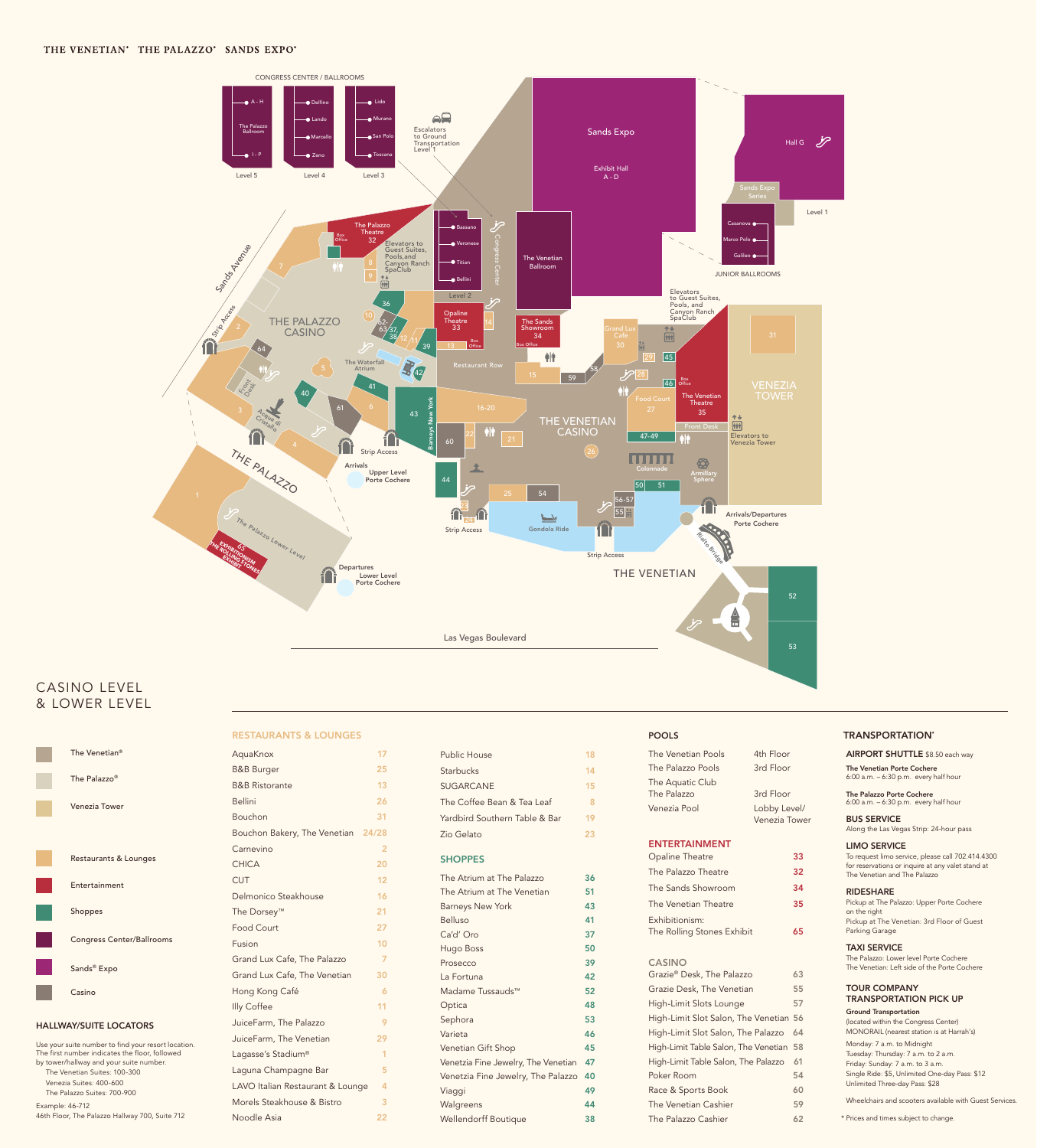Las Vegas Boulevard



## RESTAURANTS & LOUNGES

| Cocolini                           | 121 |
|------------------------------------|-----|
| Double Helix Wine                  |     |
| and Whiskey Bar                    | 131 |
| Fat Tuesday                        | 105 |
| Food Court                         | 111 |
| Grimaldi's Pizzeria                | 126 |
| Lobster MF                         | 116 |
| Mercato Della Pescheria            | 117 |
| OTTO Enoteca Pizzeria              | 119 |
| Paris Baguette                     | 118 |
| Rockhouse                          | 124 |
| Sin City Brewing Co.               | 110 |
| <b>SUSHISAMBA</b>                  | 128 |
| Table 10                           | 127 |
| TAO Asian Bistro & Nightclub       | 106 |
| The Coffee Bean & Tea Leaf 104/109 |     |
| Trattoria Reggiano                 | 114 |
| Zeffirino                          | 108 |



# GRAND CANAL **SHOPPES®**

| <b>Agent Provocateur</b>   | 3  |
|----------------------------|----|
| Alex and Ani               | 70 |
| <b>Andrews Milano</b>      | 18 |
| Angelo Galasso             | 22 |
| Apothecary                 | 33 |
| Armani Collezioni          | 7  |
| Art of Venice              | 82 |
| Banana Republic            | 87 |
| <b>Barneys New York</b>    | 46 |
| <b>Basin White</b>         | 61 |
| Bauman Rare Books          | 35 |
| <b>BCBG Max Azria</b>      | 52 |
| Ben Gioielli & Co.         | 79 |
| Bottega Veneta             | 16 |
| <b>Brighton</b>            | 75 |
| <b>Brilliance New York</b> | 58 |
| <b>Burberry</b>            | 8  |
| <b>Camille Flawless</b>    | 24 |
| <b>Chapel Hats</b>         | 62 |

|                | Restaurants & Lounges |    | Christian Louboutin   | 14 | L'angolo        |     | <b>Signature Galleries</b> | 78 | <b>Bouchon Bakery</b>       | 125 |
|----------------|-----------------------|----|-----------------------|----|-----------------|-----|----------------------------|----|-----------------------------|-----|
|                | Shoppes               |    | Coach                 | 39 | Lik Gallery     | 101 | Soho Miami                 | 60 | <b>Buddy V's Ristorante</b> | 122 |
|                |                       |    | Cole Haan             | 36 | Le Macaron      | 67  | Skechers                   | 86 | Café Presse                 | 129 |
| <b>SHOPPES</b> |                       |    | Cuadra                | 15 | Le Savon        | 30  | St. Croix                  | 28 | Canaletto                   | 120 |
|                |                       |    | Davidoff              | 45 | Links of London | 19  | Steve Madden               | 48 | Cañonita                    | 115 |
|                |                       |    |                       |    |                 |     |                            |    | Carlo's Bakery              | 123 |
|                | 7 For All Mankind     | 40 | Diane von Furstenberg | 25 | Lionese         | 84  | Suitsupply                 |    | Casanova                    | 113 |
| Adore          |                       | 59 | Dooney & Burke        | 54 | Louis Vuitton   | 13  | Swarovski                  | 69 | Casanova Tapas Bar          | 112 |
|                |                       |    |                       |    |                 |     |                            |    |                             |     |

| 37             |
|----------------|
| 43             |
| 9              |
| 96             |
| 55             |
| 44             |
| 38             |
| 100            |
| 51             |
| 27             |
| 49             |
| 81             |
| 92             |
| 72             |
| $\overline{2}$ |
| 99             |
| 74             |
| 73             |
| 26             |
|                |

| Lumas Gallery       | 50    |
|---------------------|-------|
| Marshall Rousso     | 90    |
| Martin & MacArthur  |       |
| Mezlan              | 29    |
| Michael Kors        | 41/42 |
| Montblanc           | 5     |
| Na Hoku             | 53    |
| Oceane              | 95    |
| Optica              | 91    |
| Pandora             | 71    |
| Pearl Factory       | 94    |
| Regis Galerie       | 89    |
| Reviv               | 23    |
| Robert Graham       | 21    |
| Royce Chocolate     | 57    |
| Salvatore Ferragamo | 6     |
| Scene               | 32    |
| <b>Shoe Palace</b>  | 56    |
| Shoooz              | 77    |

| Tommy Bahama               | 88    |
|----------------------------|-------|
| The Art of Shaving         | 68    |
| The Source Electronics     | 76    |
| The Walking Company        | 98    |
| <b>Thomas Pink</b>         | 20    |
| Tory Burch                 | 17    |
| $Travel+$                  | 85    |
| <b>Tresor Rare</b>         | 12    |
| Uno de 50                  | 64    |
| Viaggi                     | 10    |
| Victoria's Secret          | 31    |
| Vom Fass                   | 97    |
| Welcome to Las Vegas       | 80/93 |
| White House   Black Market | 47    |
| William Carr               | 1     |
|                            |       |
|                            |       |

 $41/42$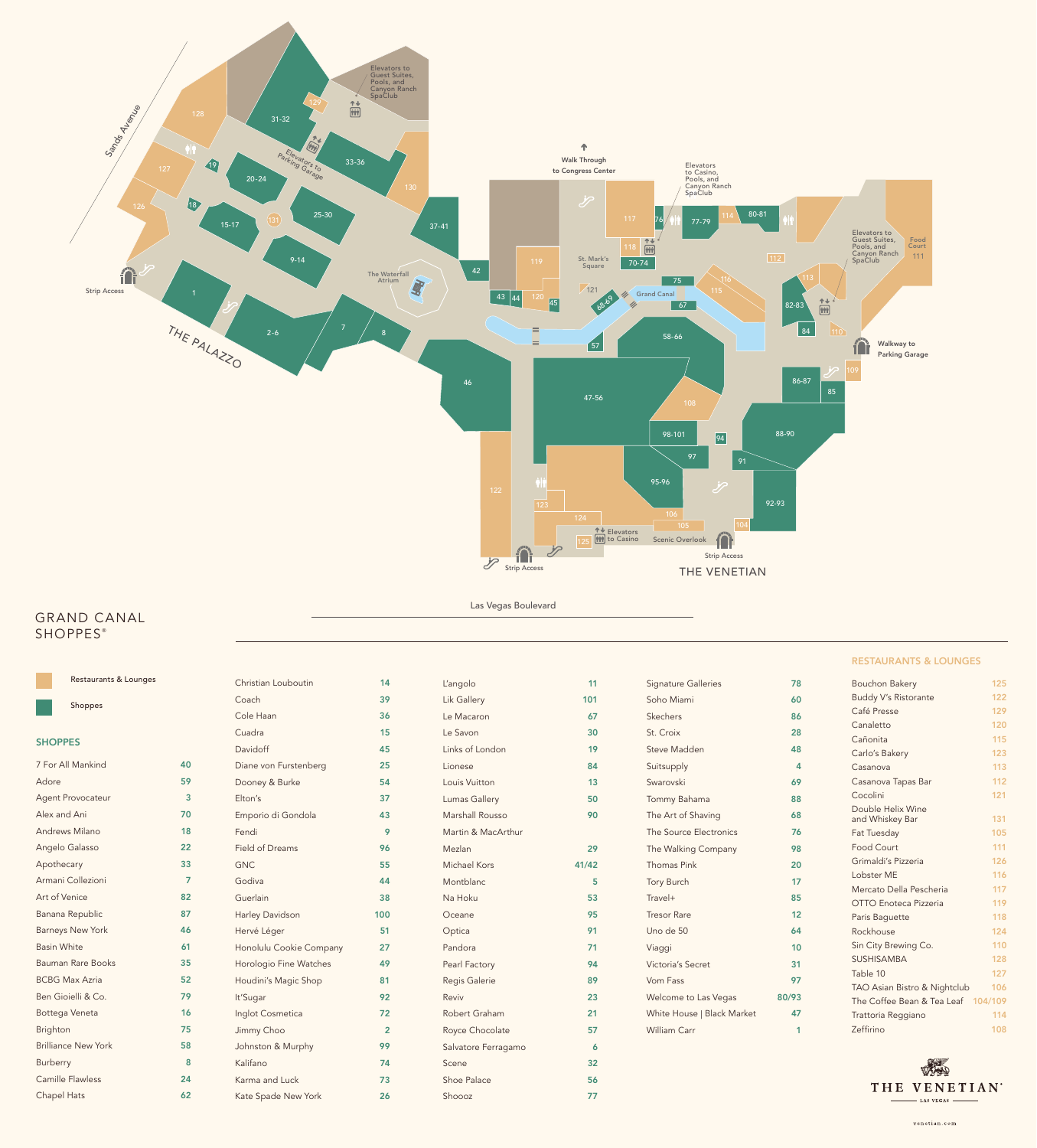LEVEL 1



\*Ceiling height is 13'5". Columns are 2'6" round and set 30' center-to-center apart.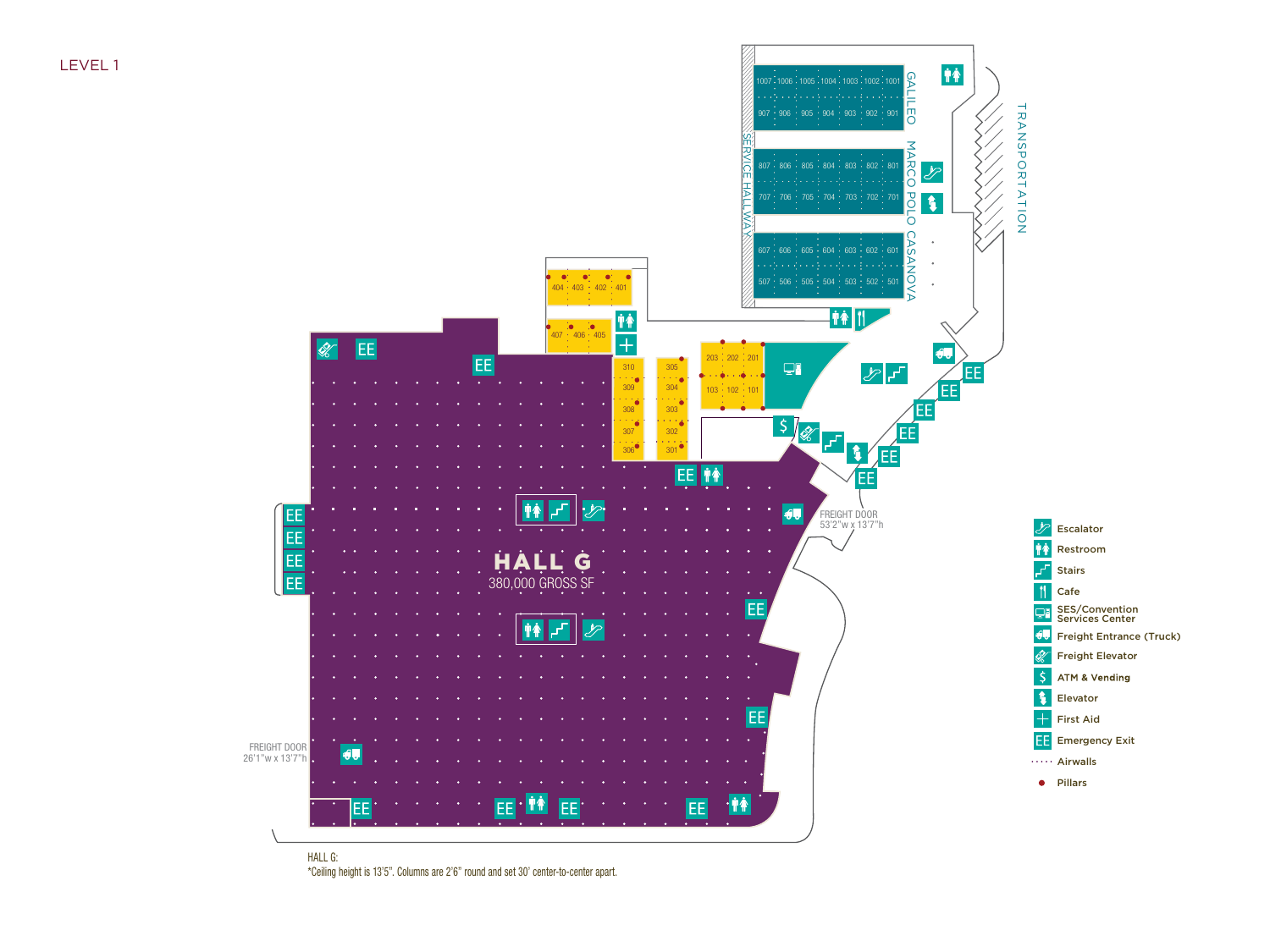

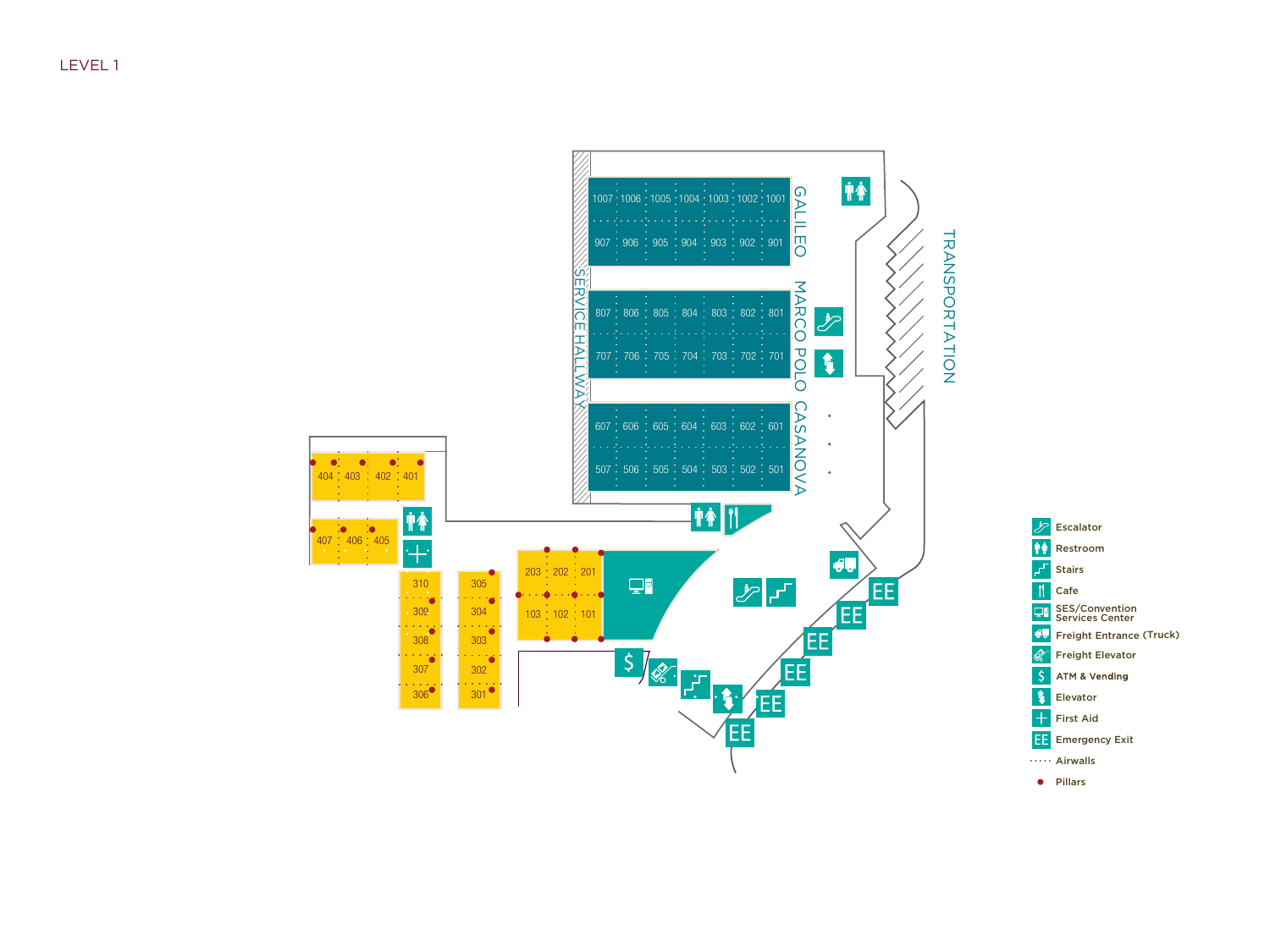

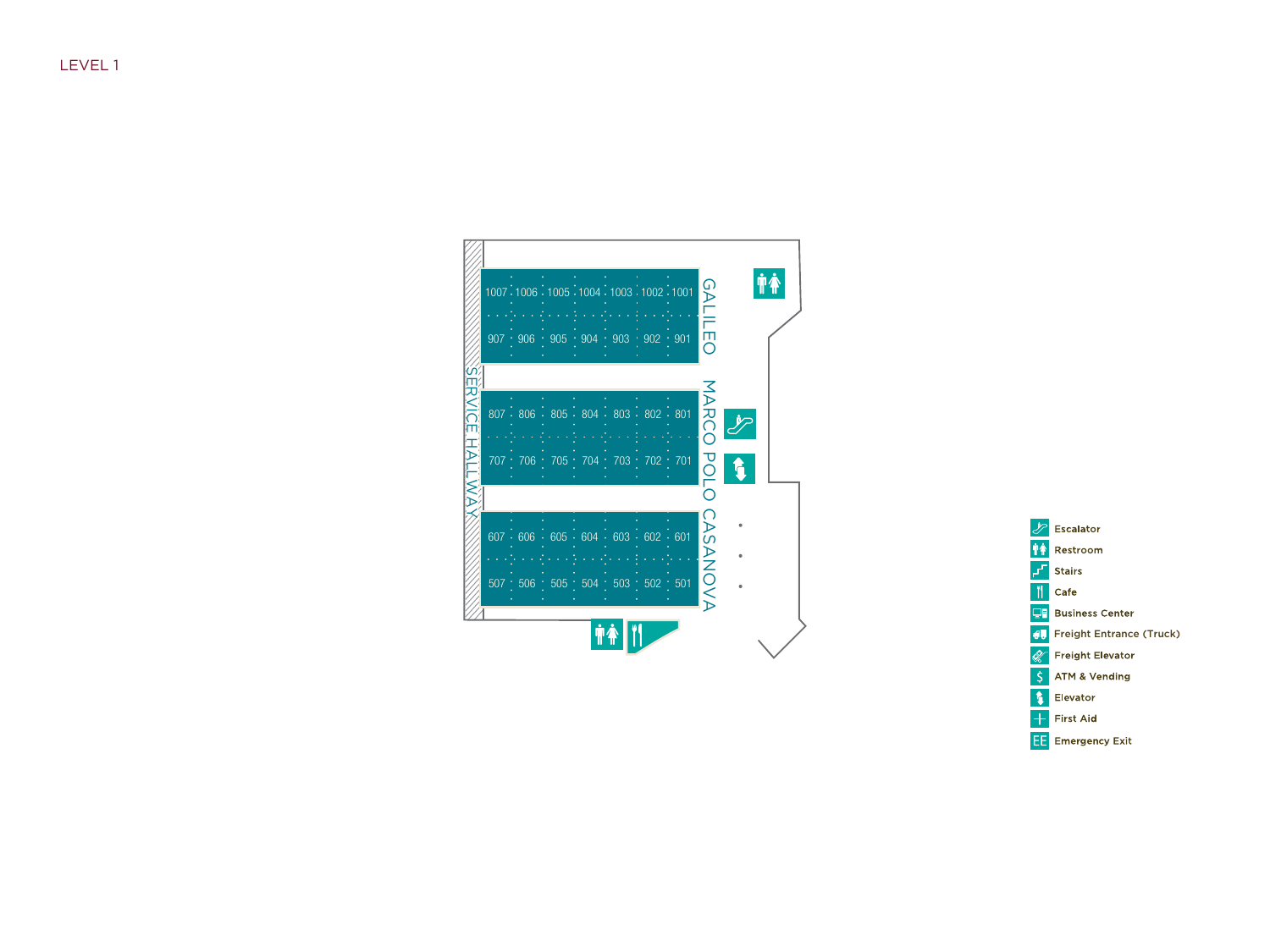

HALL G: \*Ceiling height is 13'5". Columns are 2'6" round and set 30' center-to-center apart.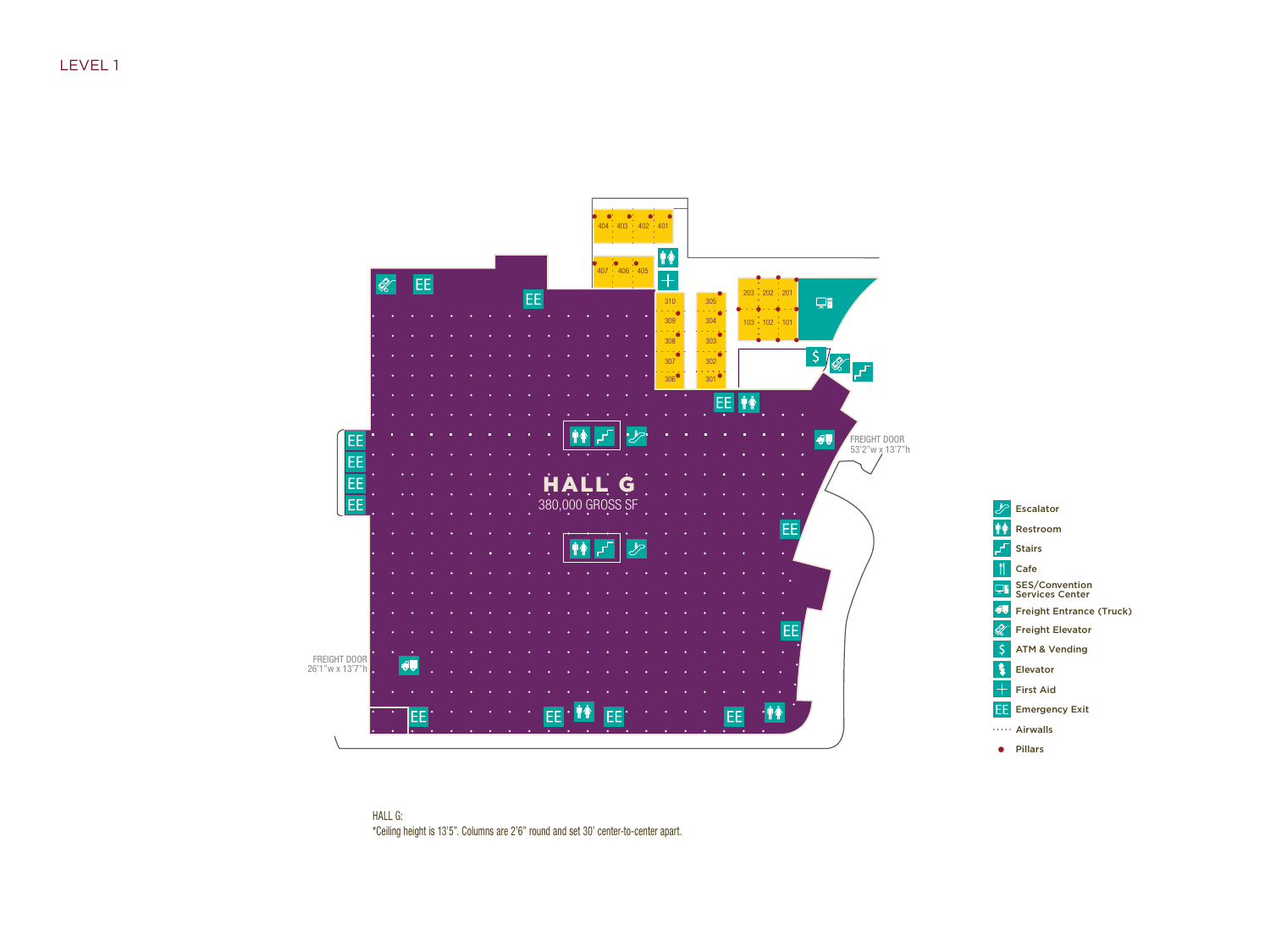| Room(s)               | <b>Square Feet</b> | <b>Theater</b> | Classroom | <b>Banquet</b> | <b>Reception</b> |
|-----------------------|--------------------|----------------|-----------|----------------|------------------|
| Casanova (14 Rooms)   | 16.554             | 1.655          | 690       | 1.104          | 2,365            |
| Marco Polo (14 Rooms) | 16,554             | 1,655          | 690       | 1.104          | 2,365            |
| Galileo (14 Rooms)    | 16,554             | 1,655          | 690       | 1.104          | 2,365            |
| <b>Twelve Rooms</b>   | 14,242             | 1,424          | 593       | 950            | 2.035            |
| <b>Ten Rooms</b>      | 11.856             | 1.186          | 494       | 790            | 1.694            |
| <b>Eight Rooms</b>    | 9.470              | 947            | 395       | 630            | 1.353            |
| <b>Six Rooms</b>      | 7.084              | 708            | 295       | 470            | 1.012            |
| <b>Four Rooms</b>     | 4.735              | 474            | 197       | 320            | 676              |
| <b>Two Rooms</b>      | 2.312              | 231            | 96        | 150            | 330              |
| One Room              | 1.193              | 119            | 50        | 80             | 170              |
|                       |                    |                |           |                |                  |

#### All ceilings are 11'4.75" at the lowest point

## LEVEL 1 JUNIOR BALLROOMS SANDS EXPO® 100 & 200 SERIES

| Room(s)            | <b>Square Feet</b>                         | <b>Theater</b> | Classroom | <b>Banquet</b> | Reception |
|--------------------|--------------------------------------------|----------------|-----------|----------------|-----------|
| <b>Six Rooms</b>   | 7800                                       | 780            | 325       | 520            | 1114      |
| <b>Four Rooms</b>  | 5200                                       | 520            | 217       | 347            | 743       |
| <b>Three Rooms</b> | 3900                                       | 390            | 163       | 260            | 557       |
| <b>Two Rooms</b>   | 2600                                       | 260            | 108       | 173            | 371       |
| One Room           | 1300                                       | 130            | 54        | 87             | 186       |
|                    | All ceilings are 13'3" at the lowest point |                |           |                |           |

### SANDS EXPO 300 SERIES

| Room(s)           | <b>Square Feet</b> | <b>Theater</b> | Classroom | <b>Banquet</b> | Reception |
|-------------------|--------------------|----------------|-----------|----------------|-----------|
| <b>Five Rooms</b> | 6500               | 650            | 271       | 433            | 929       |
| <b>Four Rooms</b> | 5200               | 520            | 217       | 347            | 743       |
| <b>Two Rooms</b>  | 2600               | 260            | 108       | 173            | 371       |
| One Room          | 1300               | 130            | 54        | 87             | 186       |
| $-11$             | $\cdots$           |                |           |                |           |

All ceilings are 13'3" at the lowest point

#### SANDS EXPO 400 SERIES

| Room(s)                                    | <b>Square Feet</b> | <b>Theater</b> | Classroom | <b>Banquet</b> | Reception |
|--------------------------------------------|--------------------|----------------|-----------|----------------|-----------|
| <b>Four Rooms</b>                          | 5200               | 520            | 217       | 347            | 743       |
| <b>Three Rooms</b>                         | 3900               | 390            | 163       | 260            | 557       |
| <b>Two Rooms</b>                           | 2600               | 260            | 108       | 173            | 371       |
| One Room                                   | 1300               | 130            | 54        | 87             | 186       |
| All ceilings are 13'3" at the lowest point |                    |                |           |                |           |

Capacity displayed is for the sole purpose of providing a visual depiction of proposed meeting space and should not be relied upon or construed as<br>a commitment of actual room capacity. The room diagram is not a guarantee a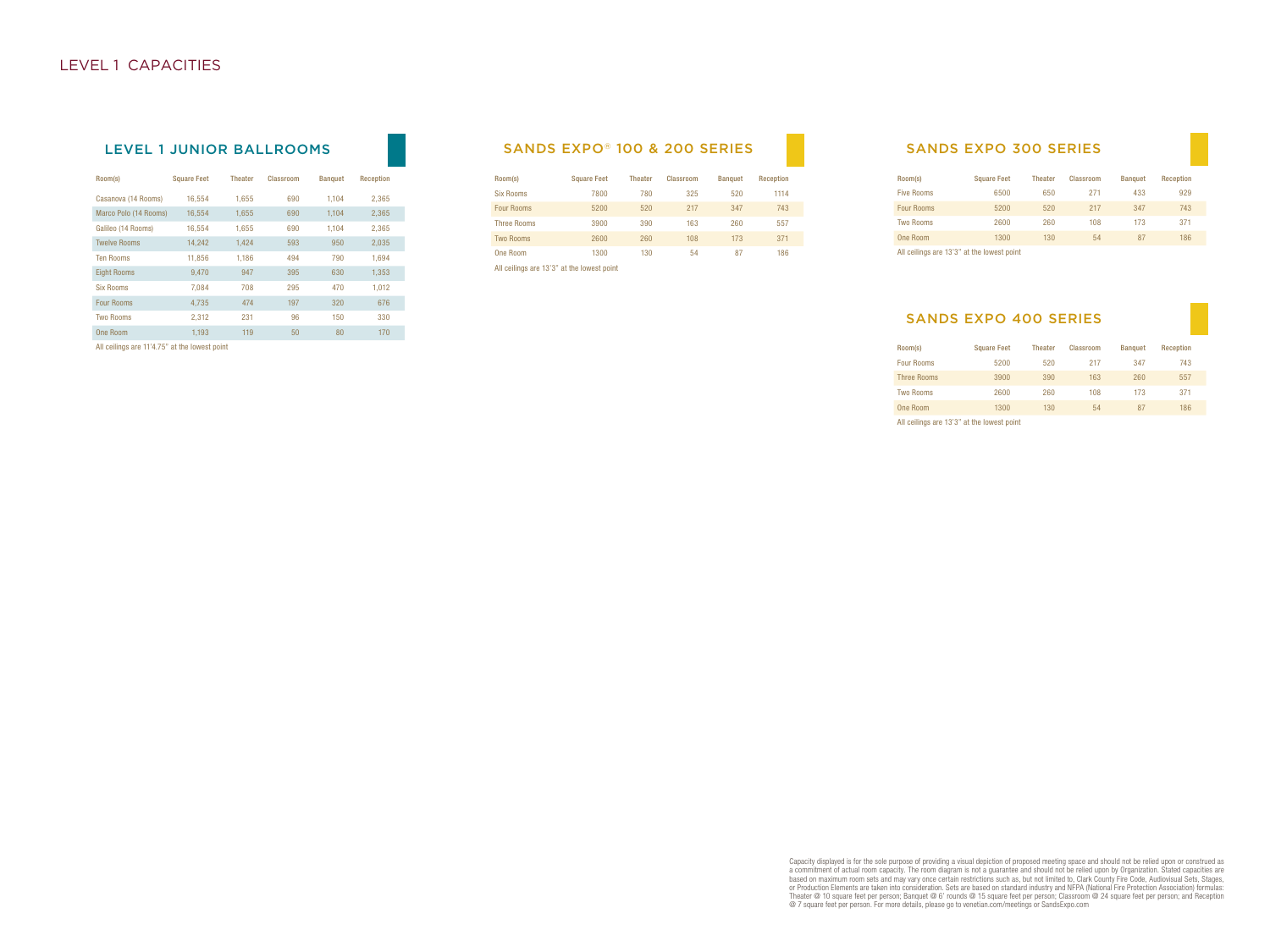

HALLS A, B, C & D: \*Ceiling height is 32'5". Columns are 24"square and set 60' x 90' center-to-center apart.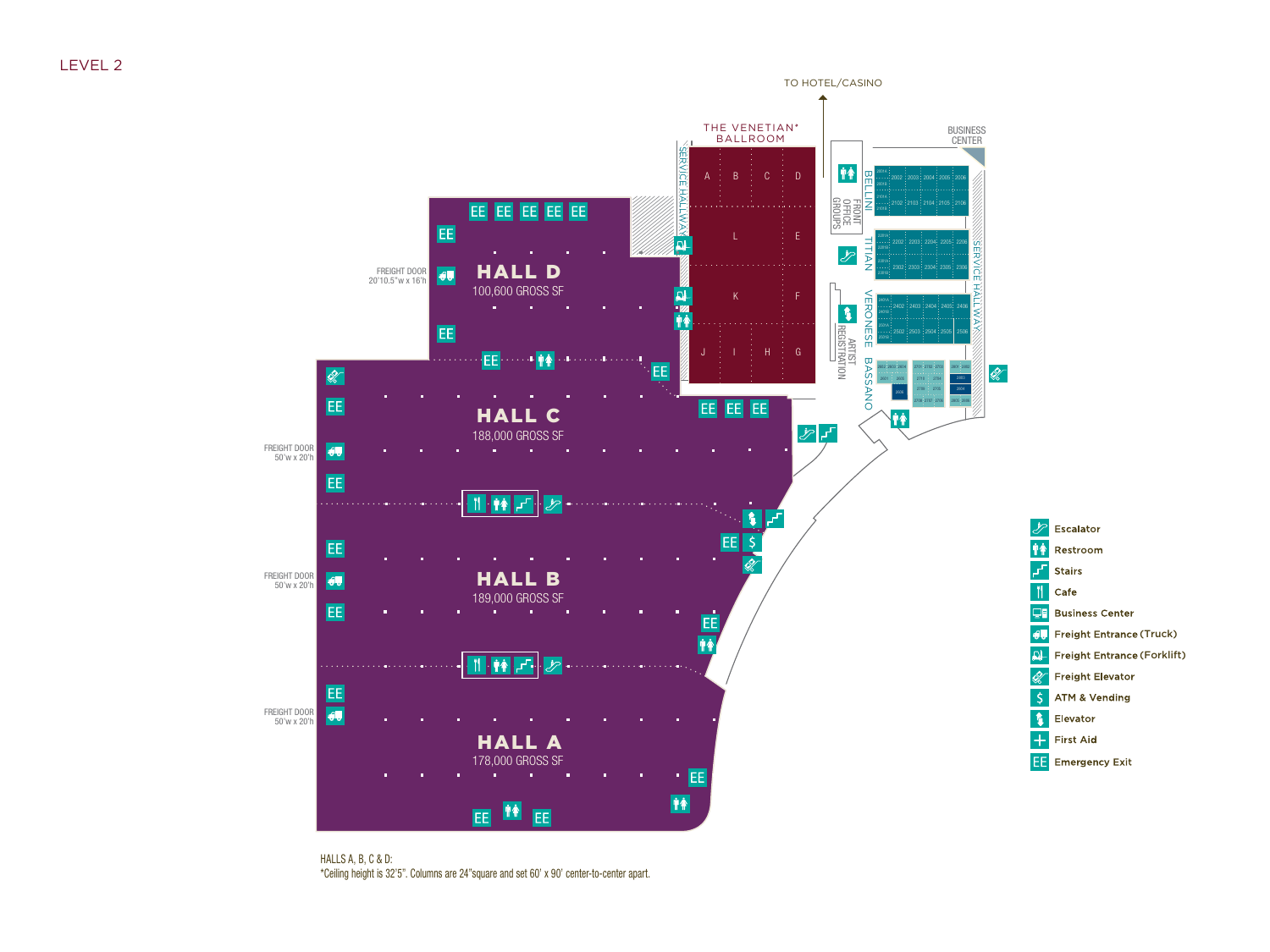

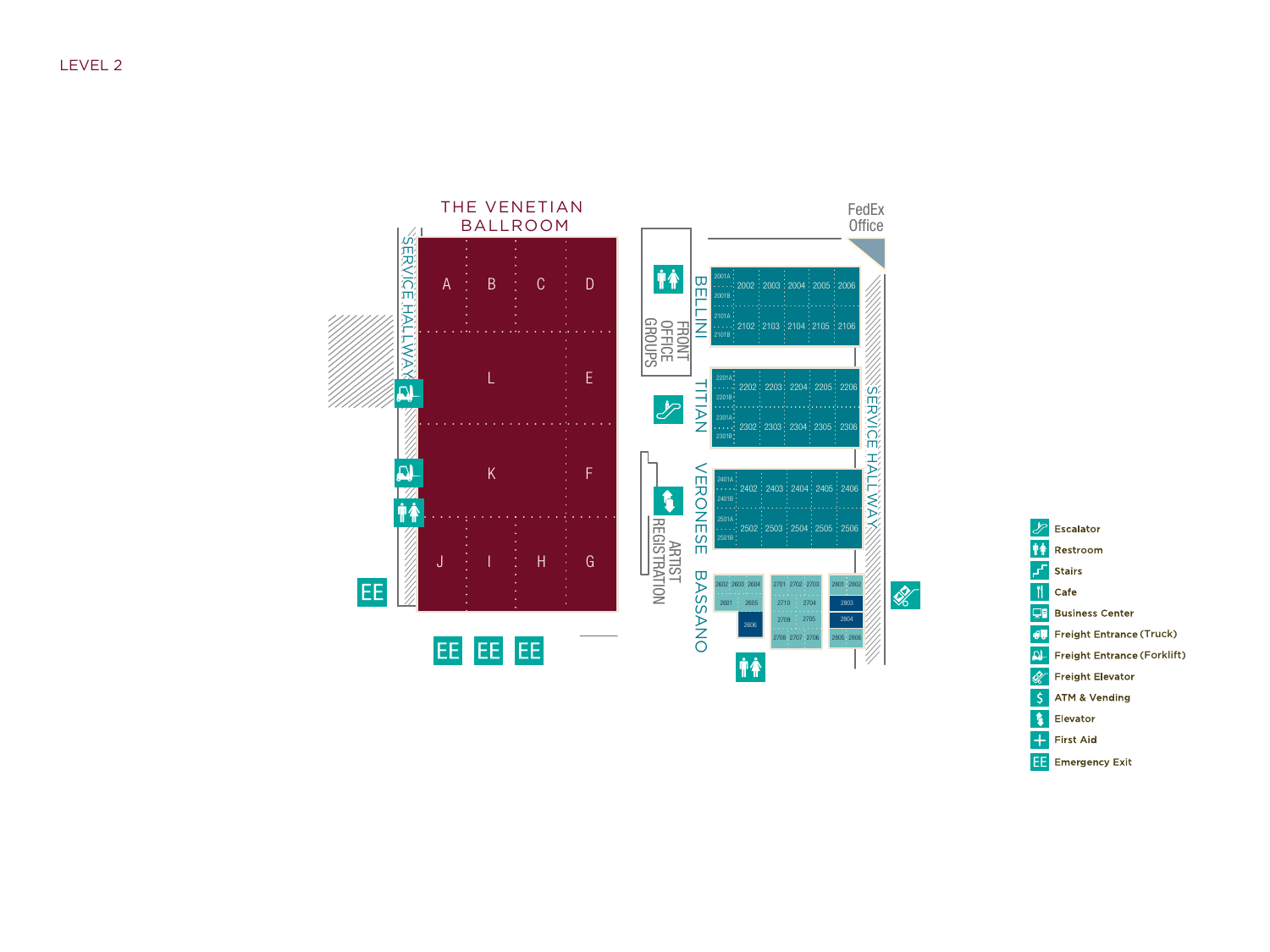



HALLS A, B, C & D: \*Ceiling height is 32'5". Columns are 24"square and set 60' x 90' center-to-center apart.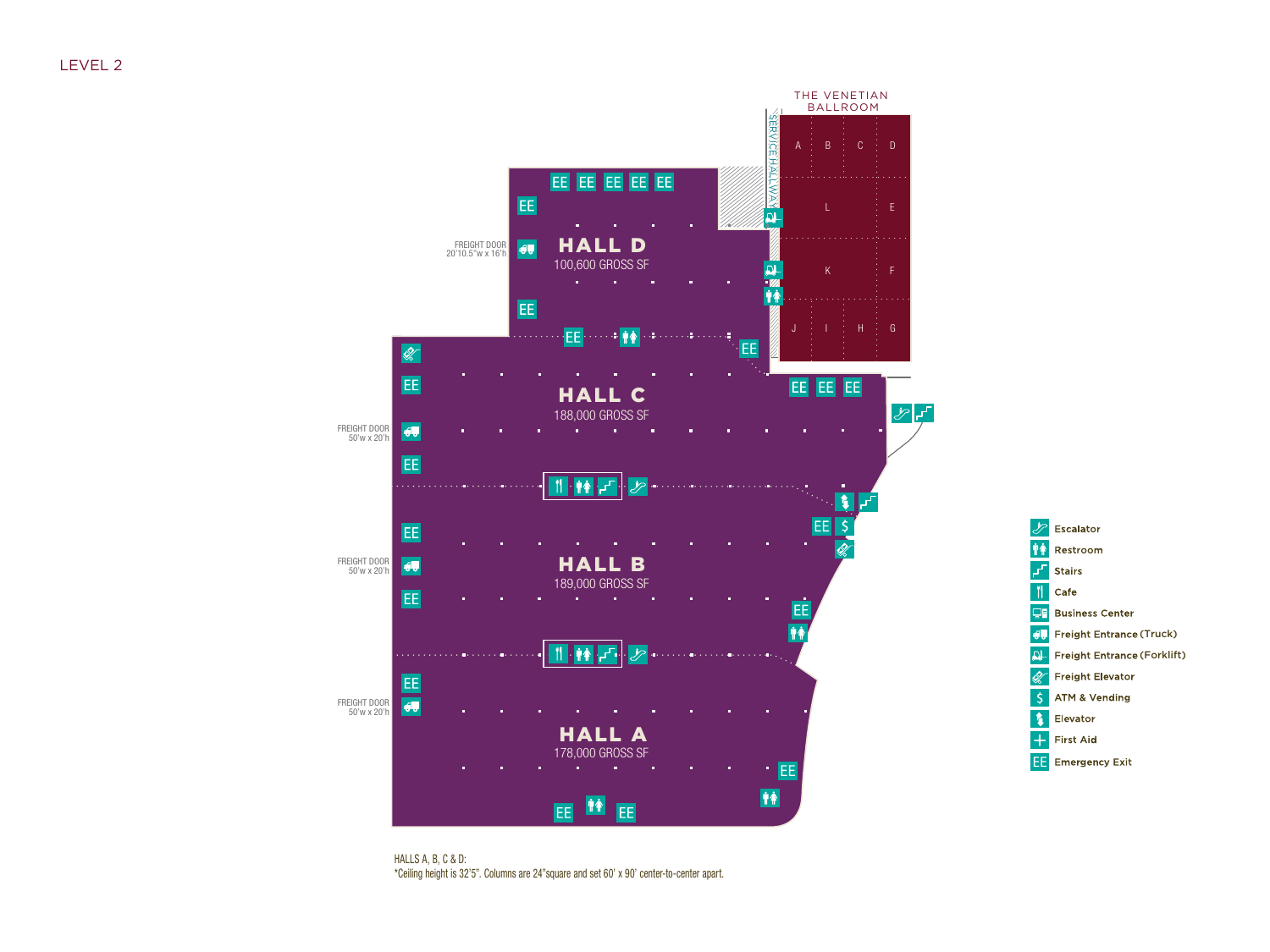

HALLS A, B, C & D: \*Ceiling height is 32'5". Columns are 24"square and set 60' x 90' center-to-center apart.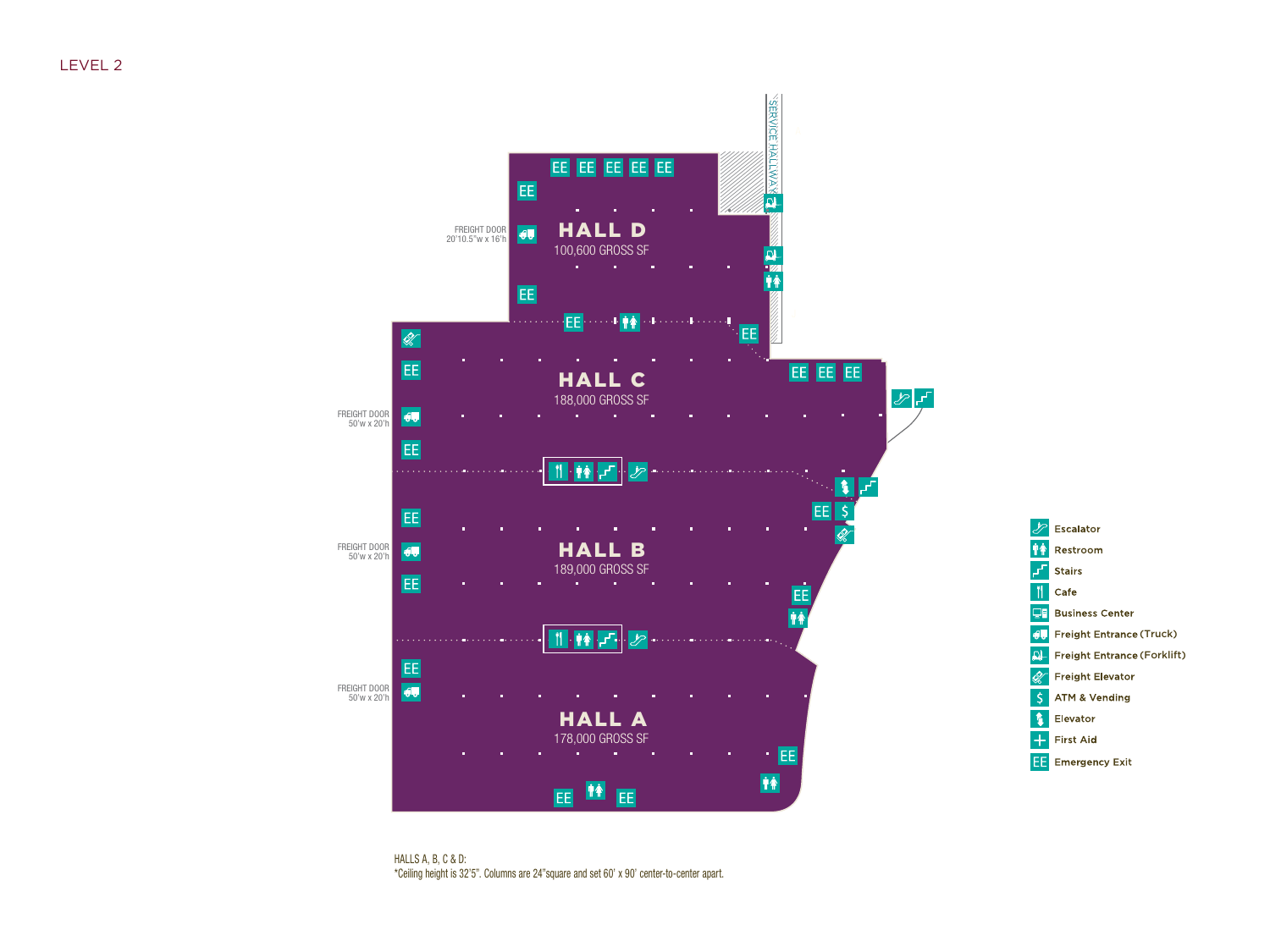| Room(s)               | Sq. Feet | <b>Theater</b> | <b>Classroom</b> | <b>Banquet</b> | <b>Reception</b> |
|-----------------------|----------|----------------|------------------|----------------|------------------|
| The Venetian Ballroom | 85,000   | 8,500          | 3,542            | 5,667          | 12,143           |
| A                     | 4,911    | 491            | 205              | 327            | 702              |
| A, B                  | 9,817    | 982            | 409              | 654            | 1,402            |
| A,B,C                 | 14,723   | 1,472          | 613              | 982            | 2,103            |
| A,B,C,D               | 19,634   | 1,963          | 818              | 1,309          | 2,805            |
| A-F & K-L             | 60,226   | 6,023          | 2,509            | 4,015          | 8,604            |
| A-E & L               | 39,930   | 3,993          | 1,664            | 2,662          | 5,704            |
| $A-C & L$             | 29,941   | 2,994          | 1,248            | 1,996          | 4,277            |
| B                     | 4,906    | 491            | 204              | 327            | 701              |
| B, C                  | 9,812    | 981            | 409              | 654            | 1,402            |
| B, C, D               | 14,723   | 1,472          | 613              | 982            | 2,103            |
| $\mathsf C$           | 4,906    | 491            | 204              | 327            | 701              |
| C, D                  | 9,817    | 982            | 409              | 654            | 1,402            |
| D                     | 4,911    | 491            | 205              | 327            | 702              |
| E                     | 5,078    | 508            | 212              | 339            | 725              |
| E, F, L, K            | 40,592   | 4,059          | 1,691            | 2,706          | 5,799            |
| E-L                   | 60,544   | 6,054          | 2,523            | 4,036          | 8,649            |
| E,L                   | 20,296   | 2,030          | 846              | 1,353          | 2,899            |
| F                     | 5,078    | 508            | 212              | 339            | 725              |
| F-K                   | 40,248   | 4,025          | 1,677            | 2,683          | 5,750            |
| F,K                   | 20,296   | 2,030          | 846              | 1,353          | 2,899            |
| G                     | 4,991    | 499            | 208              | 333            | 713              |
| G,H                   | 9,976    | 998            | 416              | 665            | 1,425            |
| $G-I$                 | 14,961   | 1,496          | 623              | 997            | 2,137            |
| G-J                   | 19,952   | 1,995          | 831              | 1,330          | 2,850            |
| H.                    | 4,985    | 499            | 208              | 332            | 712              |
| H,I                   | 9,970    | 997            | 415              | 665            | 1,424            |
| H, I, J               | 14,961   | 1,496          | 623              | 997            | 2,137            |
| H, I, J, K            | 30,179   | 3,018          | 1,257            | 2,012          | 4,311            |
| Ľ                     | 4,985    | 499            | 208              | 332            | 712              |
| I,J                   | 9,976    | 998            | 416              | 665            | 1,425            |
| $\mathsf J$           | 4,991    | 499            | 208              | 333            | 713              |
| Κ                     | 15,218   | 1,522          | 634              | 1,015          | 2,174            |
| L                     | 15,218   | 1,522          | 634              | 1,015          | 2,174            |

#### All ceiling heights are 22' at the lowest point

## THE VENETIAN BALLROOM **LEVEL 2 JUNIOR BALLROOMS** LEVEL 2 MEETING ROOMS

| Room(s)                                              | Sq. Feet | <b>Theater</b> | <b>Classroom</b> | <b>Banquet</b> | <b>Reception</b> |
|------------------------------------------------------|----------|----------------|------------------|----------------|------------------|
| <b>Bellini</b>                                       | 14.400   | 1.440          | 600              | 960            | 2.057            |
| <b>Titian</b>                                        | 14,400   | 1,440          | 600              | 960            | 2,057            |
| Veronese                                             | 14,400   | 1,440          | 600              | 960            | 2,057            |
| <b>Ten Rooms</b>                                     | 12,000   | 1,200          | 500              | 800            | 1,714            |
| <b>Eight Rooms</b>                                   | 9,600    | 960            | 400              | 640            | 1,371            |
| <b>Six Rooms</b>                                     | 7,200    | 720            | 300              | 480            | 1,029            |
| <b>Four Rooms</b>                                    | 4.800    | 480            | 200              | 320            | 686              |
| <b>Three Rooms</b>                                   | 3.600    | 360            | 150              | 240            | 514              |
| <b>Two Rooms</b>                                     | 2,400    | 240            | 100              | 160            | 343              |
| One Room                                             | 1.200    | 120            | 50               | 80             | 171              |
| A and B                                              | 1,200    | 120            | 50               | 80             | 171              |
| A or B                                               | 600      | 60             | 25               | 40             | 86               |
| All estimate labeledo por 4.010% ed des formadorated |          |                |                  |                |                  |

All ceiling heights are 16'3" at the lowest point

### LEVEL 2 BOARD ROOMS

| Room(s)                                     | Sa. Feet | <b>Theater</b>                 | Classroom                               | <b>Banquet</b> | Reception |  |  |  |
|---------------------------------------------|----------|--------------------------------|-----------------------------------------|----------------|-----------|--|--|--|
| Bassano 2606                                | 750      |                                | (Permanent U-Shaped Board Table for 15) |                |           |  |  |  |
| Bassano 2803                                | 665      |                                | (Permanent Board Table for 16)          |                |           |  |  |  |
| Bassano 2804                                | 665      | (Permanent Board Table for 16) |                                         |                |           |  |  |  |
| All ceiling heights 14' at the lowest point |          |                                |                                         |                |           |  |  |  |

| Room(s)                  | Sq. Feet | Theater | Classroom | <b>Banquet</b> | Reception |
|--------------------------|----------|---------|-----------|----------------|-----------|
| <b>Bassano 2601-2605</b> | 2,192    | 219     | 91        | 146            | 313       |
| 2601                     | 570      | 57      | 24        | 38             | 81        |
| 2602                     | 361      | 36      | 15        | 24             | 52        |
| 2603                     | 380      | 38      | 16        | 25             | 54        |
| 2604                     | 361      | 36      | 15        | 24             | 52        |
| 2605                     | 520      | 52      | 22        | 35             | 74        |
| Bassano 2701-2710        | 4,166    | 417     | 174       | 278            | 595       |
| 2701                     | 361      | 36      | 15        | 24             | 52        |
| 2702                     | 361      | 36      | 15        | 24             | 52        |
| 2703                     | 361      | 36      | 15        | 24             | 52        |
| 2704                     | 500      | 50      | 21        | 33             | 71        |
| 2705                     | 500      | 50      | 21        | 33             | 71        |
| 2706                     | 361      | 36      | 15        | 24             | 52        |
| 2707                     | 361      | 36      | 15        | 24             | 52        |
| 2708                     | 361      | 36      | 15        | 24             | 52        |
| 2709                     | 500      | 50      | 21        | 33             | 71        |
| 2710                     | 500      | 50      | 21        | 33             | 71        |
| Bassano 2801-2802        | 694      | 69      | 29        | 46             | 99        |
| 2801                     | 352      | 35      | 15        | 23             | 50        |
| 2802                     | 342      | 34      | 14        | 23             | 49        |
| Bassano 2805-2806        | 694      | 69      | 29        | 46             | 99        |
| 2805                     | 352      | 35      | 15        | 23             | 50        |
| 2806                     | 342      | 34      | 14        | 23             | 49        |
|                          |          |         |           |                |           |

All ceiling heights 9'3" at the lowest point

Capacity displayed is for the sole purpose of providing a visual depiction of proposed meeting space and should not be relied upon or construed as<br>a committment of actual room capacity. The room diagram is not a guarantee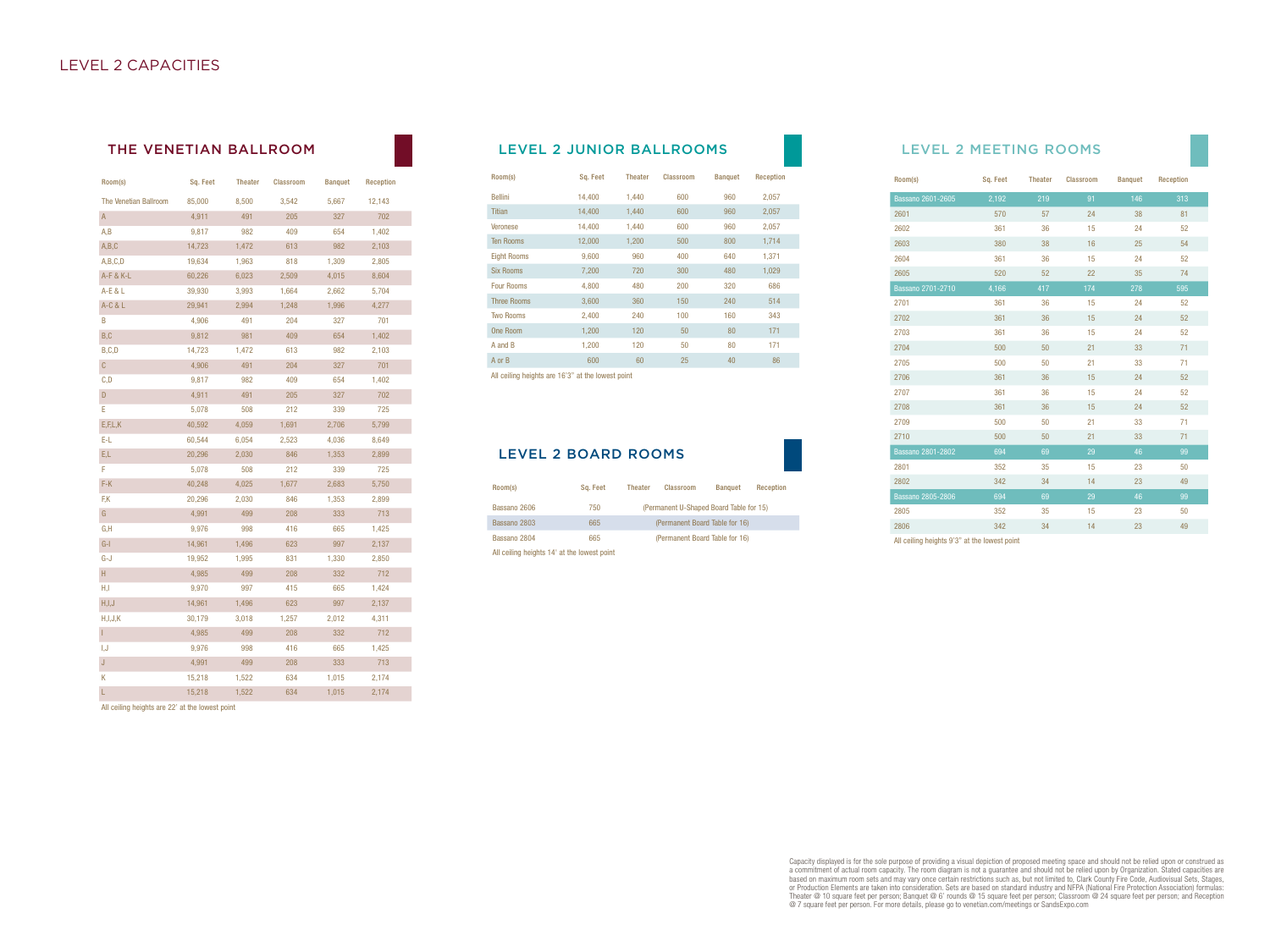## LEVEL 3

TO THE GRAND CANAL SHOPPES



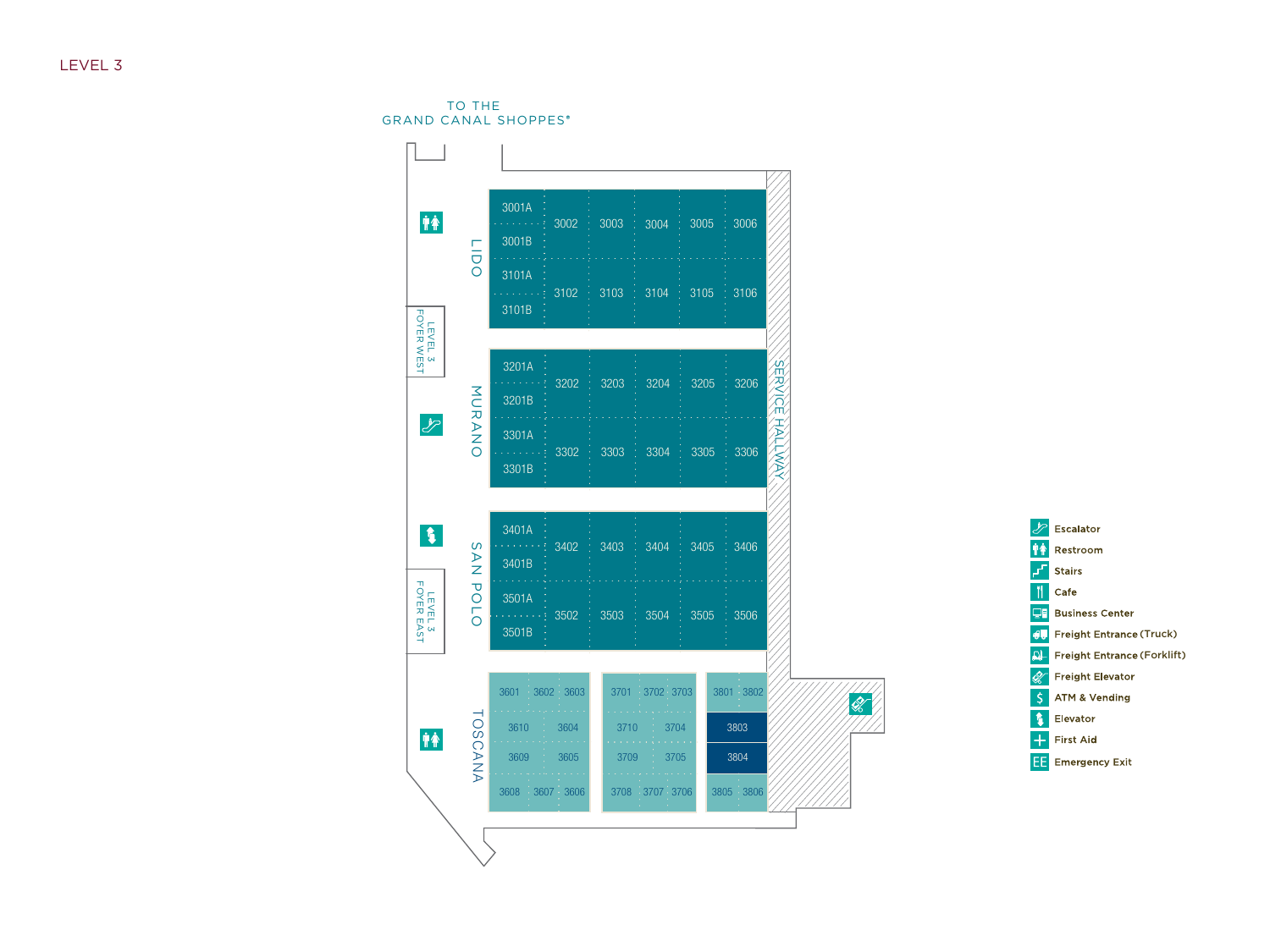### LEVEL 3 JUNIOR BALLROOMS LEVEL 3 MEETING ROOMS

| Room(s)            | Sq. Feet | <b>Theater</b> | Classroom | <b>Banquet</b> | Reception |
|--------------------|----------|----------------|-----------|----------------|-----------|
| Lido               | 14.400   | 1.440          | 600       | 960            | 2.057     |
| Murano             | 14.400   | 1.440          | 600       | 960            | 2,057     |
| San Polo           | 14.400   | 1,440          | 600       | 960            | 2,057     |
| <b>Ten Rooms</b>   | 12,000   | 1,200          | 500       | 800            | 1,714     |
| <b>Eight Rooms</b> | 9,600    | 960            | 400       | 640            | 1.371     |
| <b>Six Rooms</b>   | 7,200    | 720            | 300       | 480            | 1,029     |
| <b>Four Rooms</b>  | 4,800    | 480            | 200       | 320            | 686       |
| <b>Three Rooms</b> | 3,600    | 360            | 150       | 240            | 514       |
| <b>Two Rooms</b>   | 2,400    | 240            | 100       | 160            | 343       |
| One Room           | 1.200    | 120            | 50        | 80             | 171       |
| A and B            | 1.200    | 120            | 50        | 80             | 171       |
| A or B             | 600      | 60             | 25        | 40             | 86        |

All ceiling heights are 15' 1'' at the lowest point

| Room(s)                  | Sq. Feet | <b>Theater</b> | Classroom | <b>Banquet</b> | Reception |
|--------------------------|----------|----------------|-----------|----------------|-----------|
| Toscana 3601-3610        | 4,166    | 417            | 174       | 278            | 595       |
| 3601                     | 361      | 36             | 15        | 24             | 52        |
| 3602                     | 361      | 36             | 15        | 24             | 52        |
| 3603                     | 361      | 36             | 15        | 24             | 52        |
| 3604                     | 500      | 50             | 21        | 33             | 71        |
| 3605                     | 500      | 50             | 21        | 33             | 71        |
| 3606                     | 361      | 36             | 15        | 24             | 52        |
| 3607                     | 361      | 36             | 15        | 24             | 52        |
| 3608                     | 361      | 36             | 15        | 24             | 52        |
| 3609                     | 500      | 50             | 21        | 33             | 71        |
| 3610                     | 500      | 50             | 21        | 33             | 71        |
| Toscana 3701-3710        | 4,166    | 417            | 174       | 278            | 595       |
| 3701                     | 361      | 36             | 15        | 24             | 52        |
| 3702                     | 361      | 36             | 15        | 24             | 52        |
| 3703                     | 361      | 36             | 15        | 24             | 52        |
| 3704                     | 500      | 50             | 21        | 33             | 71        |
| 3705                     | 500      | 50             | 21        | 33             | 71        |
| 3706                     | 361      | 36             | 15        | 24             | 52        |
| 3707                     | 361      | 36             | 15        | 24             | 52        |
| 3708                     | 361      | 36             | 15        | 24             | 52        |
| 3709                     | 500      | 50             | 21        | 33             | 71        |
| 3710                     | 500      | 50             | 21        | 33             | 71        |
| <b>Toscana 3801-3802</b> | 694      | 69             | 29        | 46             | 99        |
| 3801                     | 352      | 35             | 15        | 23             | 50        |
| 3802                     | 342      | 34             | 14        | 23             | 49        |
| <b>Toscana 3805-3806</b> | 694      | 69             | 29        | 46             | 99        |
| 3805                     | 352      | 35             | 15        | 23             | 50        |
| 3806                     | 342      | 34             | 14        | 23             | 49        |
|                          |          |                |           |                |           |

All ceiling heights are 9'6" at the lowest point

### LEVEL 3 BOARD ROOMS

| Room(s)                                         | Sa. Feet | <b>Theater</b> | Classroom | <b>Banquet</b>                 | Reception |
|-------------------------------------------------|----------|----------------|-----------|--------------------------------|-----------|
| Toscana 3803                                    | 665      |                |           | (Permanent Board Table for 16) |           |
| Toscana 3804                                    | 665      |                |           | (Permanent BoardTable for 16)  |           |
| All ceiling heights are 14' at the lowest point |          |                |           |                                |           |

Capacity displayed is for the sole purpose of providing a visual depiction of proposed meeting space and should not be relied upon or construed as<br>a committment of actual room capacity. The room diagram is not a guarantee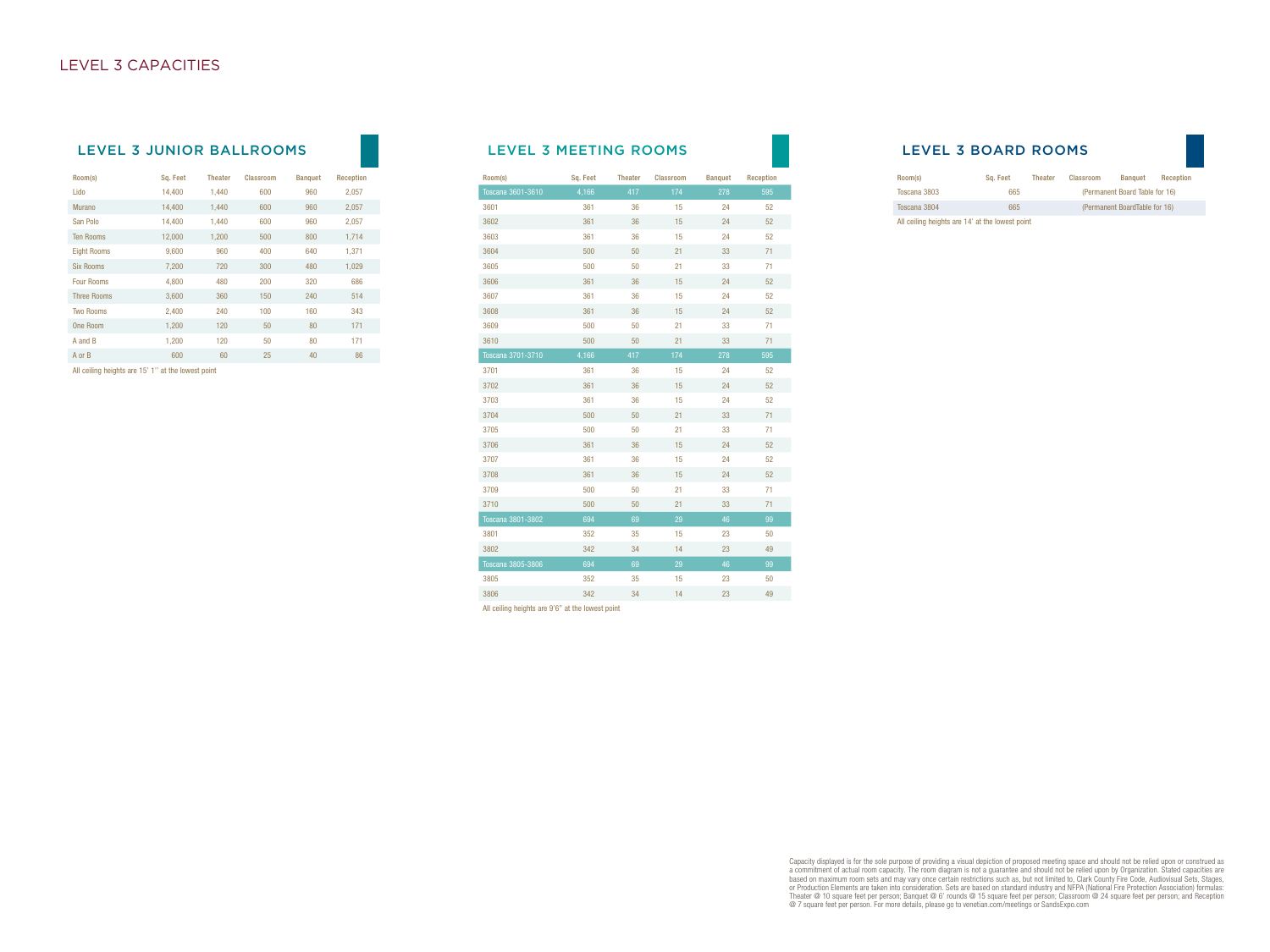

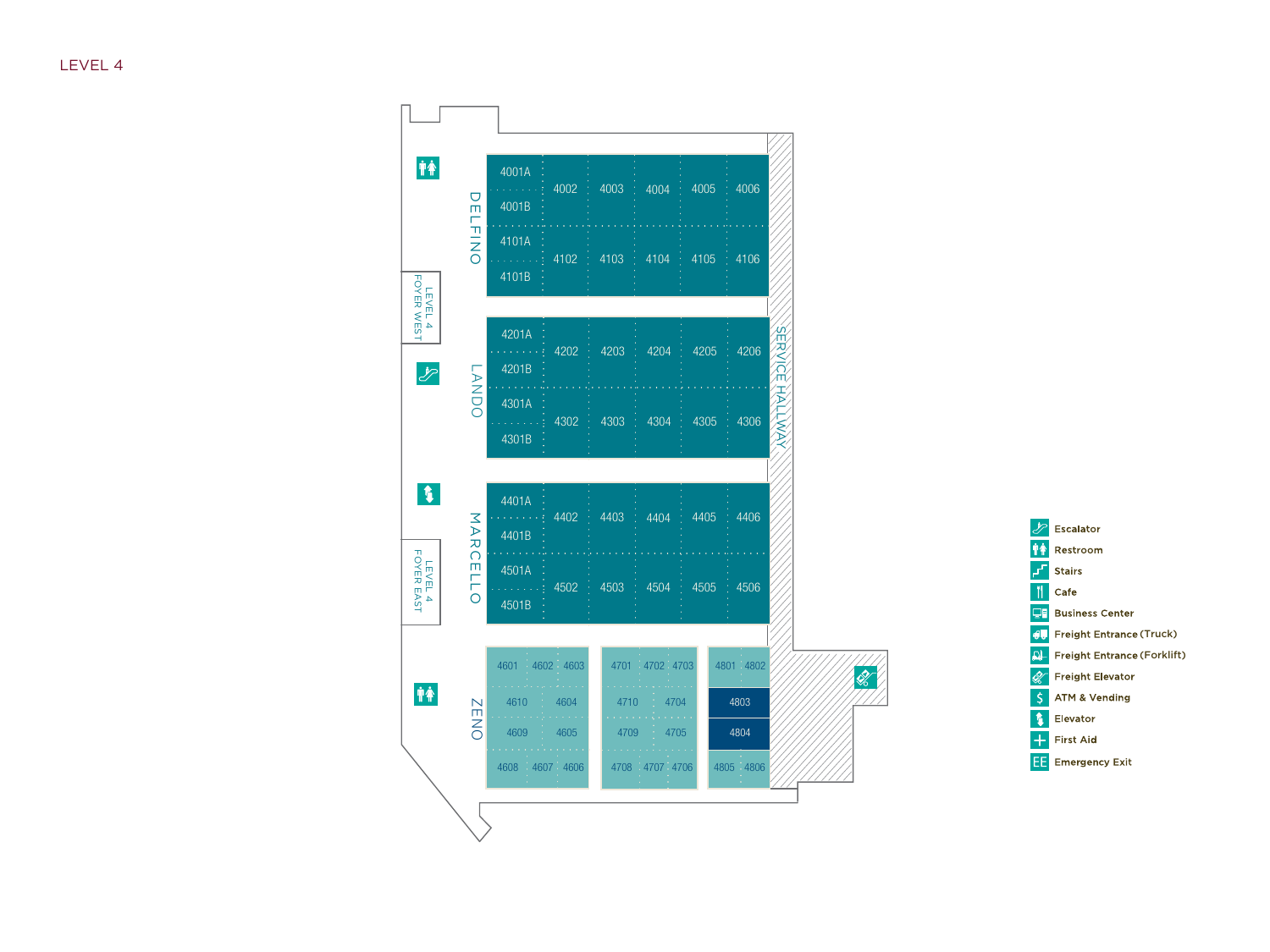## LEVEL 4 JUNIOR BALLROOMS LEVEL 4 MEETING ROOMS

| Room(s)            | Sq. Feet | <b>Theater</b> | <b>Classroom</b> | <b>Banquet</b> | <b>Reception</b> |
|--------------------|----------|----------------|------------------|----------------|------------------|
| Delfino            | 14,400   | 1,440          | 600              | 960            | 2,057            |
| Lando              | 14,400   | 1,440          | 600              | 960            | 2,057            |
| Marcello           | 14,400   | 1.440          | 600              | 960            | 2,057            |
| <b>Ten Rooms</b>   | 12,000   | 1.200          | 500              | 800            | 1,714            |
| <b>Eight Rooms</b> | 9,600    | 960            | 400              | 640            | 1,371            |
| <b>Six Rooms</b>   | 7,200    | 720            | 300              | 480            | 1,029            |
| <b>Four Rooms</b>  | 4.800    | 480            | 200              | 320            | 686              |
| <b>Three Rooms</b> | 3.600    | 360            | 150              | 240            | 514              |
| <b>Two Rooms</b>   | 2,400    | 240            | 100              | 160            | 343              |
| One Room           | 1.200    | 120            | 50               | 80             | 171              |
| A and B            | 1.200    | 120            | 50               | 80             | 171              |
| A or B             | 600      | 60             | 25               | 40             | 86               |

All ceiling heights are 15' 7'' at the lowest point

| Rooms(s)       | Sq. Feet | <b>Theater</b> | Classroom | <b>Banquet</b> | Reception |
|----------------|----------|----------------|-----------|----------------|-----------|
| Zeno 4601-4610 | 4,166    | 417            | 174       | 278            | 595       |
| 4601           | 361      | 36             | 15        | 24             | 52        |
| 4602           | 361      | 36             | 15        | 24             | 52        |
| 603            | 361      | 36             | 15        | 24             | 52        |
| 4604           | 500      | 50             | 21        | 33             | 71        |
| 4605           | 500      | 50             | 21        | 33             | 71        |
| 4606           | 361      | 36             | 15        | 24             | 52        |
| 4607           | 361      | 36             | 15        | 24             | 52        |
| 4608           | 361      | 36             | 15        | 24             | 52        |
| 4609           | 500      | 50             | 21        | 33             | 71        |
| 4610           | 500      | 50             | 21        | 33             | 71        |
| Zeno 4701-4710 | 4,166    | 417            | 174       | 278            | 595       |
| 4701           | 361      | 36             | 15        | 24             | 52        |
| 4702           | 361      | 36             | 15        | 24             | 52        |
| 4703           | 361      | 36             | 15        | 24             | 52        |
| 4704           | 500      | 50             | 21        | 33             | 71        |
| 4705           | 500      | 50             | 21        | 33             | 71        |
| 4706           | 361      | 36             | 15        | 24             | 52        |
| 4707           | 361      | 36             | 15        | 24             | 52        |
| 4708           | 361      | 36             | 15        | 24             | 52        |
| 4709           | 500      | 50             | 21        | 33             | 71        |
| 4710           | 500      | 50             | 21        | 33             | 71        |
| Zeno 4801-4802 | 694      | 69             | 29        | 46             | 99        |
| 4801           | 352      | 35             | 15        | 23             | 50        |
| 4802           | 342      | 34             | 14        | 23             | 49        |
| Zeno 4805-4806 | 694      | 69             | 29        | 46             | 99        |
| 805            | 352      | 35             | 15        | 23             | 50        |
| 4806           | 342      | 34             | 14        | 23             | 49        |

All ceiling heights are 9'8" at the lowest point

## LEVEL 4 BOARD ROOMS

| Room(s)   | <b>Square Feet</b>                              | <b>Theater</b> | <b>Classroom</b>               | <b>Banquet</b> | Reception |  |
|-----------|-------------------------------------------------|----------------|--------------------------------|----------------|-----------|--|
| Zeno 4803 | 665                                             |                | (Permanent Board Table for 16) |                |           |  |
| Zeno 4804 | 665                                             |                | (Permanent Board Table for 16) |                |           |  |
|           | All ceiling heights are 14' at the lowest point |                |                                |                |           |  |

Capacity displayed is for the sole purpose of providing a visual depiction of proposed meeting space and should not be relied upon or construed as<br>a committment of actual room capacity. The room diagram is not a guarantee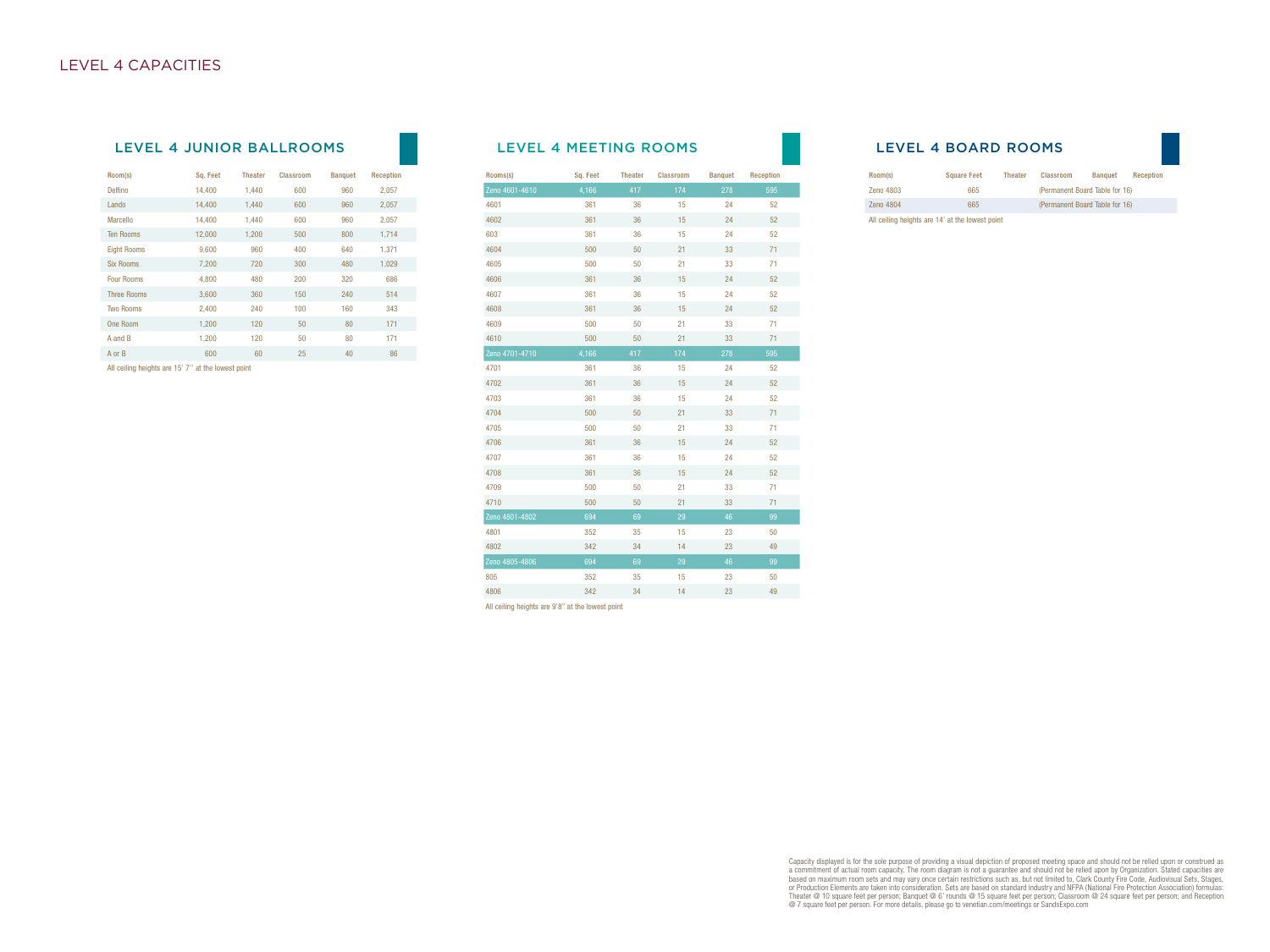LEVEL 5